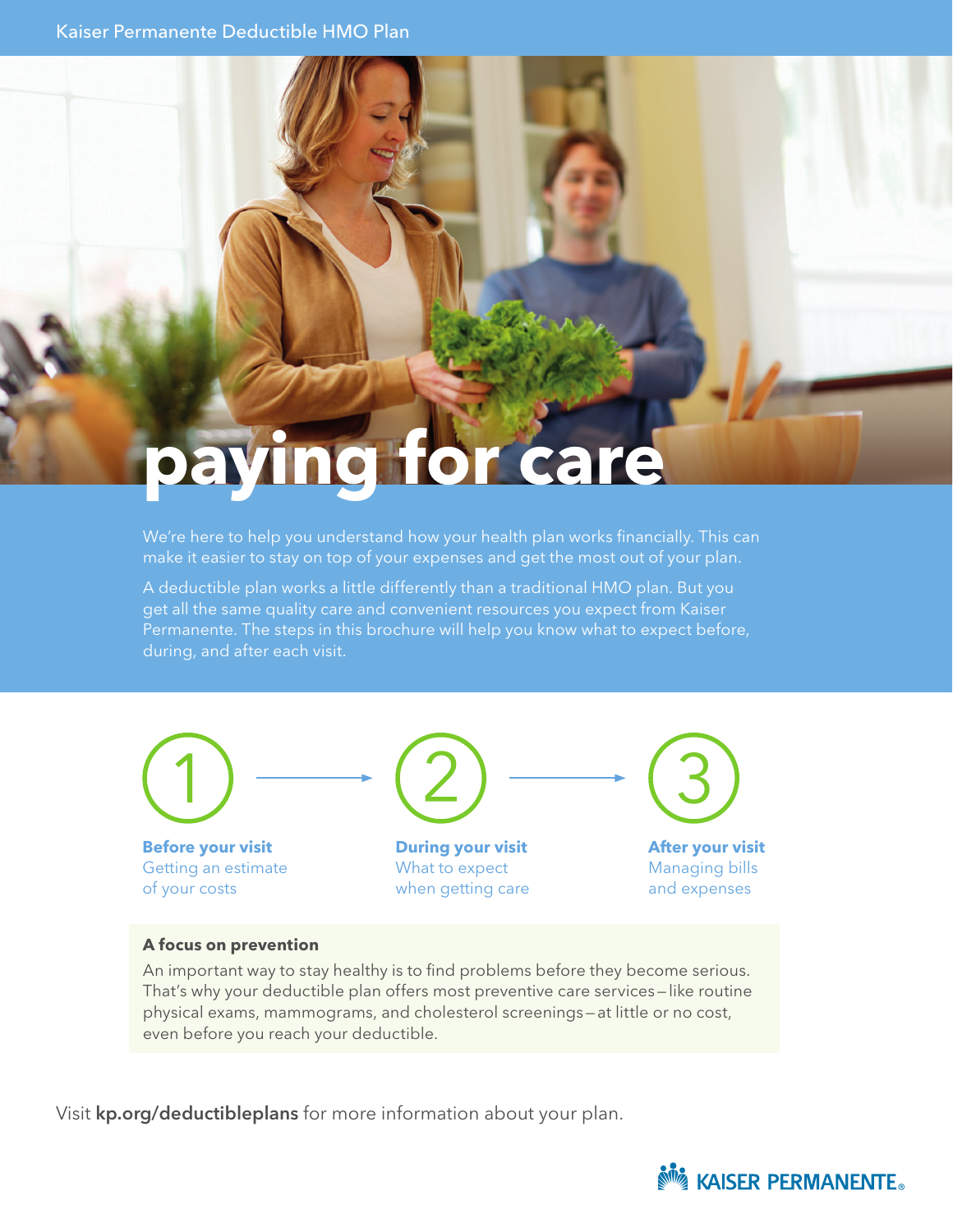## **Before your visit**

getting an estimate of your costs



### Use our online Estimates tool

Visit kp.org/memberestimates for an estimate of what you'll pay for many common services. Estimates are based on your plan benefits and whether you've reached your deductible—so you get personalized information every time.



### Call us for an estimate

If you can't get an estimate for a service online, call 1-800-390-3507, weekdays from 7 a.m. to 5 p.m. One of our representatives will be happy to help.



### **During your visit** what to expect when getting care



### You make a payment when you check in

When you come in for care, the receptionist will ask you to make a payment for your scheduled services. Your payment may only cover part of what you owe, especially if you get any unscheduled services during your visit. In that case, you'll get a bill for the difference later.

### If you get unscheduled services, you may have extra costs

During your visit, your doctor may recommend services that weren't scheduled. For example, he or she might order a blood test and an X-ray to get more information about your health. When you go to the lab or radiology department, you may need to make another payment for these services. If what you pay doesn't cover everything you owe, you'll get a bill for the difference later.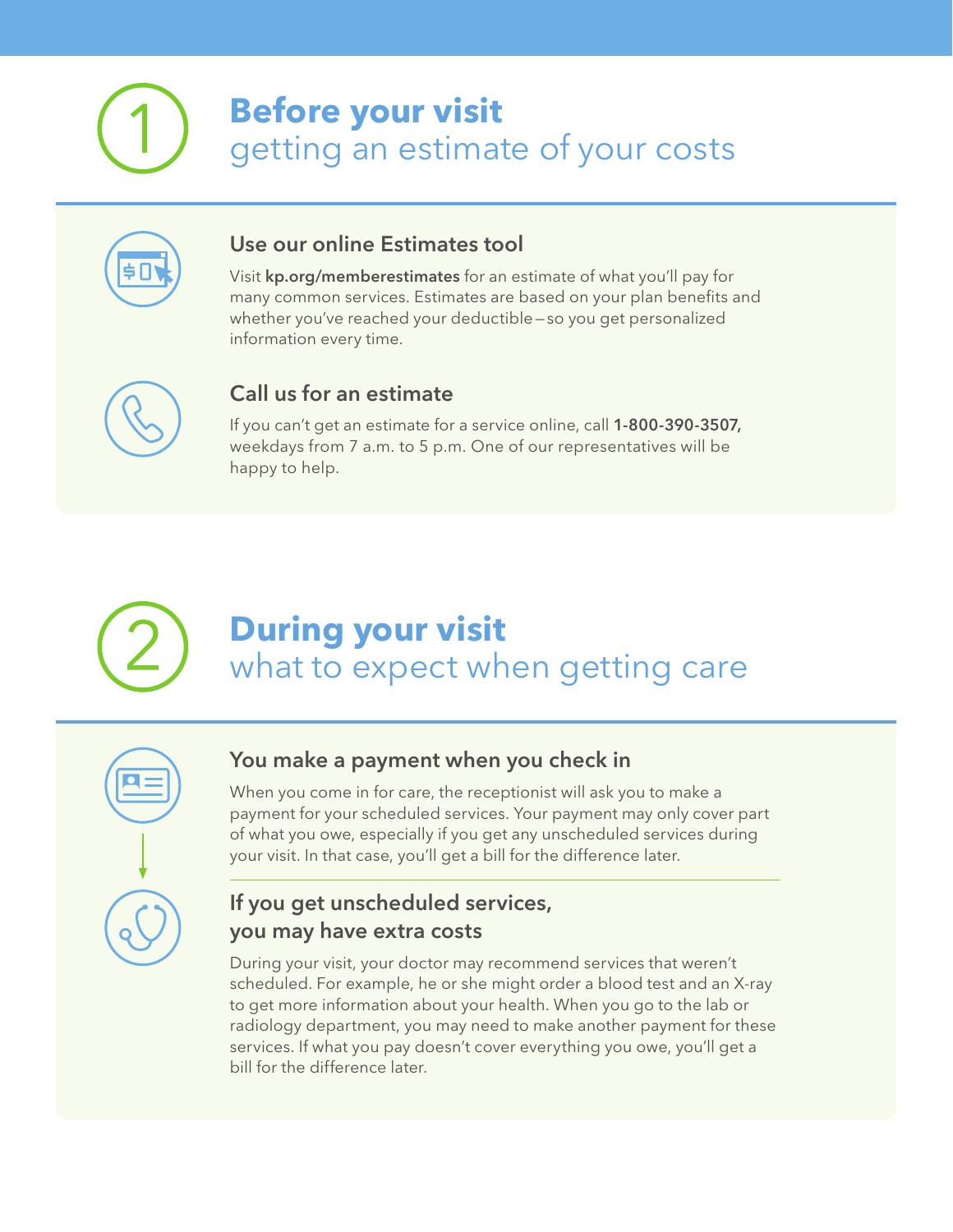### **After your visit** managing bills and expenses

### Getting your bill

You'll get a bill if:

- Your payment at check-in didn't cover the full cost of the services you got during your visit.
- You got unscheduled services during your visit.

If you've signed up for electronic billing, you'll get an email alert instead of a bill. Depending on the kinds of care you received, you may get a "physician bill," a "hospital bill," or both.

### Paying your bill

You have several convenient options:

- Online: Visit kp.org/paymedicalbills to securely pay your bill online—24/7.
- By mail: Send your payment in the return envelope that came with your bill.
- Over the phone: Call us at 1-800-390-3507, weekdays from 7 a.m. to 5 p.m., to pay with a credit or debit card.

### Tracking your expenses

You can also track your costs and see how close you are to reaching your deductible and out-of-pocket maximum.

Once you reach your deductible, you'll pay just a copay or coinsurance for covered services. Depending on your plan, you may pay copays or coinsurance for some services without having to reach your deductible. If you reach your out-of-pocket maximum, you won't pay for covered services for the rest of the year. For a small number of services, you may need to keep paying copays or coinsurance after reaching your out-of-pocket maximum.\*

- Your Summary of Accumulation (SOA): This statement tracks the care you've received and how close you are to reaching your deductible and out-of-pocket maximum. It is not a bill. You'll only get an SOA for the months you get services that count toward your deductible or out-ofpocket maximum.
- Our online Out-of-Pocket Summary tool: Visit kp.org/outofpocket anytime for an update on how close you are to reaching your deductible and out-ofpocket maximum.

\*See your *Evidence of Coverage* for your plan details, including the date your deductible and out-of-pocket maximum will start over.